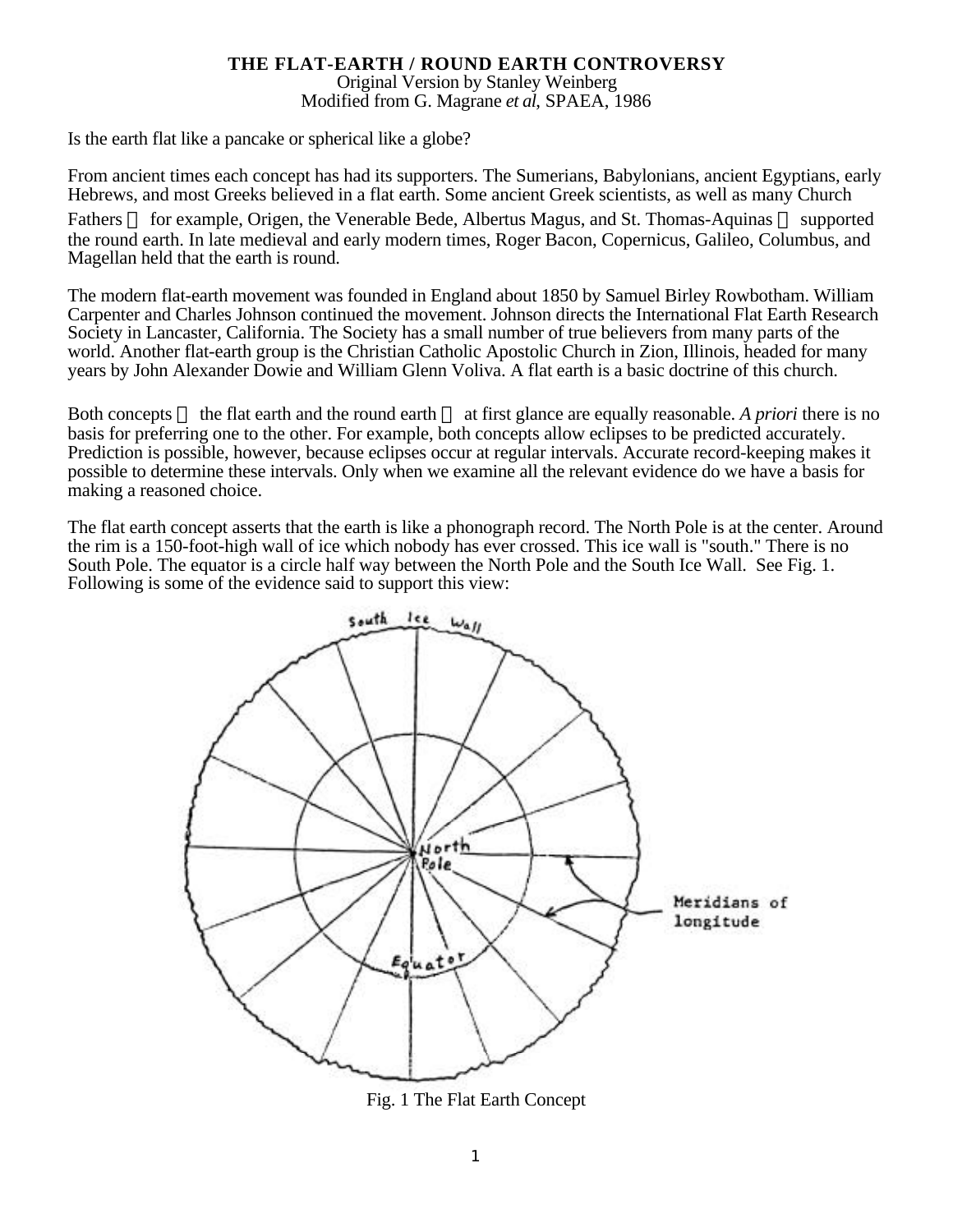## **A. Some evidence for the flat earth concept:**

1. Many passages in the Bible are consistent with a flat earth.

2. The land looks flat, even when viewed from high up or when measured by surveyors' instruments.

3. The surface of every body of water is flat. (See experiment conducted by Alfred Russel Wallace and John Hampden to test this hypothesis described in Schadewald's publications.)

4. In nature there is an "up" and a "down." If the earth were round, people in Australia would hang by their heels.

5. There is no gravitation.

6. The circumference of the earth at 45° south latitude is double what it is at 45° north latitude, because in the south the meridians of longitude spread out as they approach the South Ice Wall.

7. The space program is a fraud. The space shuttle is a joke. Thc Apollo moon project was a Hollywood scenario written and directed by Arthur C. Clarke, well-known science fiction writer.

8. In certain eclipses of the moon, both the moon and the sun are seen above the horizon. Thus the earth cannot be a round body positioned between the sun and the moon.

9. Also see William Carpenter, "One Hundred Proofs that the Earth Is Not a Globe".

## **B. Some evidence for the round earth concept:**

1. On a flat earth, bodies in the sky should be visible at the same time from all parts of the surface. This is not so. For example, stars around the Pole Star are never visible at low latitudes in the southern hemisphere.

2. If the sun is observed at noon from different points on the same meridian of longitude, it is seen at different angles from the different points. This would not be true on a flat earth. In the year 240 B.C., Eratosthenes measured the difference between two such points. From this difference, and from the distance between the

points, Eratosthenes calculated the circumference of the earth as 24 000 miles close to the currently accepted value (see Fig. 2).

3. The South Pole has been located exactly by explorers and by Antarctic expeditions. On a given day at this point, the sun is lower in the sky than anywhere else on earth, because the South Pole is the southernmost point. No insurmountable ice wall has been found in Antarctica.

4. The times at which sunrise, sunset, the rising and setting of stars, and eclipses are seen to occur differ at different longitudes. This would be true on a round earth but not on a flat earth.

5. In a total eclipse of the moon the sun is always below the horizon. The eclipse is caused by the shadow of the round earth completely covering the moon. In a partial eclipse the sun may be partially visible. In this event the earth's shadow on the moon is seen to have a curved edge.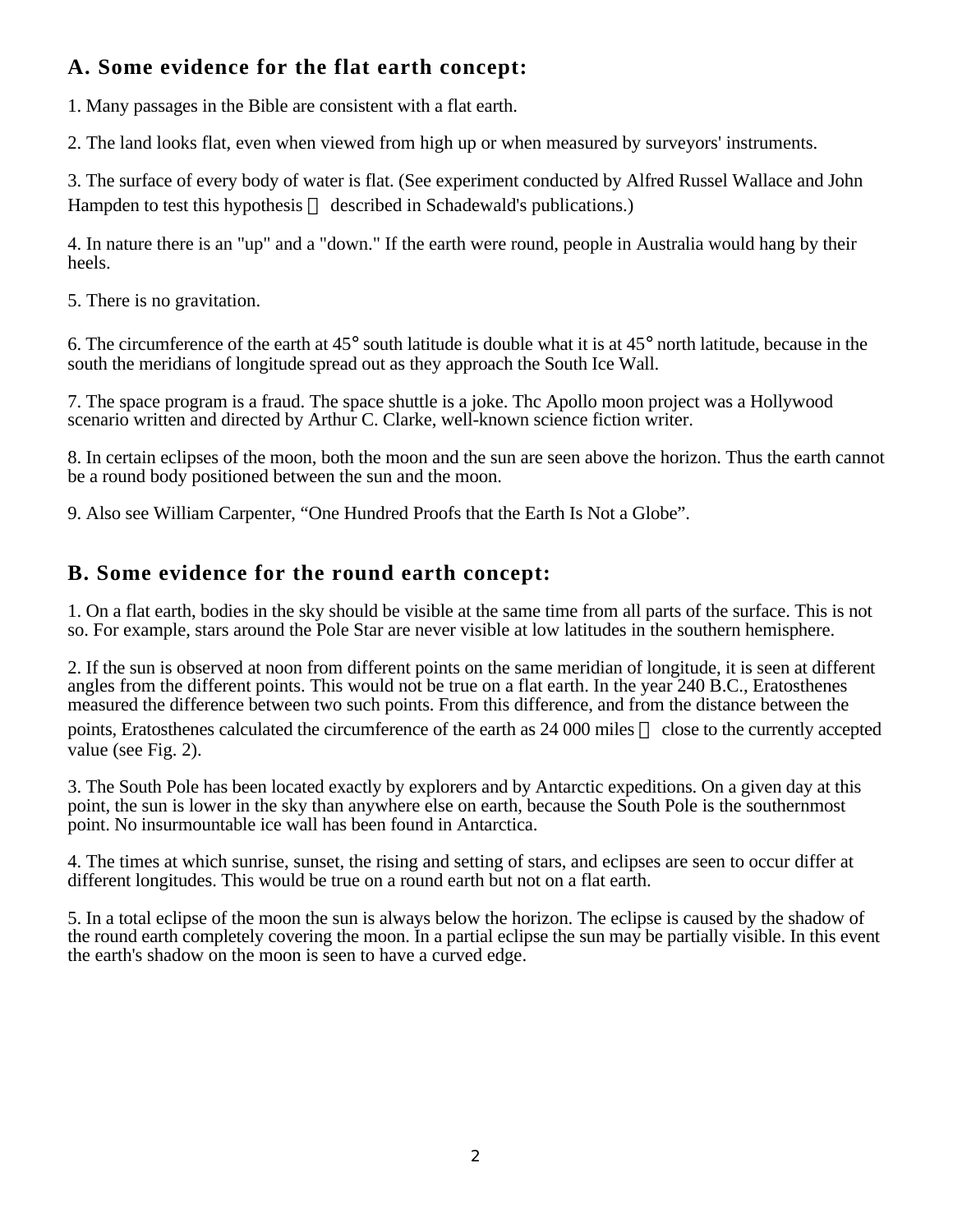

Fig. 2 Note that at noon the sun lies directly over the observer's meridian of longitude. Syene and Alexandria have nearly the same longitude. So the sun, the two places, and the earth's centre may be drawn on the same flat slab of space.

6. As a ship moves away from an observer, it disappears below the horizon hull first (see Fig. 3)

7. The distances between meridians of longitude become smaller as we move north in the northern hemisphere and south in the southern hemisphere. This would be true on a round earth. On a flat earth it would be true as the meridians converge toward the North Pole. But in the southern region of a flat earth, the meridians would spread out as they approach the South Ice Wall, and the distances between them would become greater.

8. It is correct that surveys of short distances and small areas city lots, for example are done accurately on the assumption that the earth is a flat plane. This works out because the error caused by ignoring the curvature of the earth is less than the error of the surveyor's instruments. But in larger-scale surveys, such as laying out the long boundary between the United States and Canada, plane surveying becomes inaccurate. Instead, geodesy, based on the assumption of a round earth, is used. Geodesy uses sights on bodies in the sky to locate points on the earth. Also, all accurate plane surveys use a network of geodetic "monuments" as starting points.